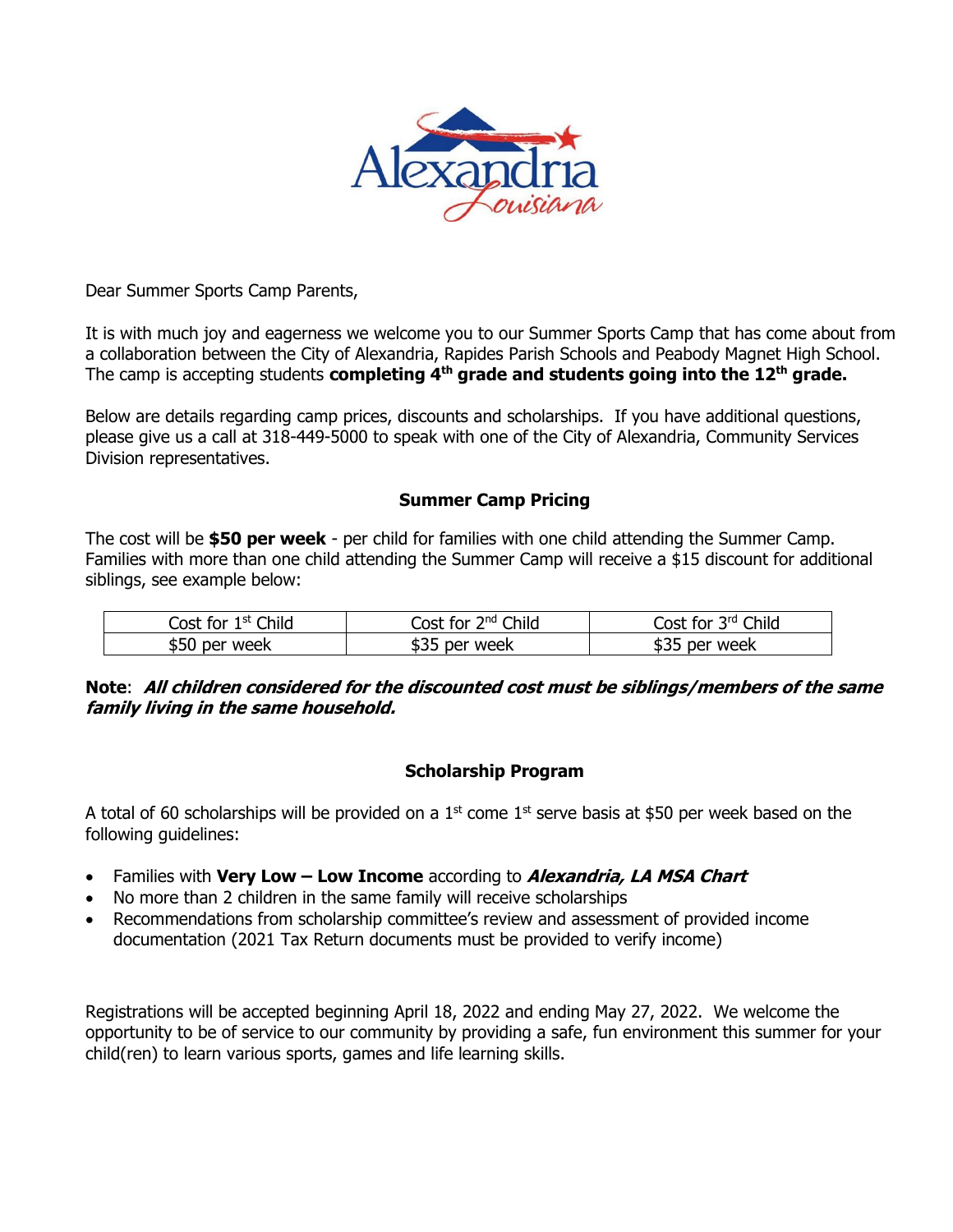

| For office use only     |
|-------------------------|
| Paid Amt:               |
| Child (1) T-shirt size: |

Child (2) T-shirt size: \_

# **2022 PEABODY SUMMMER SPORTS CAMP PARTICIPATION FORM**

# **ALL SECTIONS OF THIS FORM MUST BE FILLED OUT COMPLETELY**

# **Section 1: Participant Information #1 (Please attach additional page to list Participants, if needed)**

| Last Name                                                                   | First Name   |              |                |  |
|-----------------------------------------------------------------------------|--------------|--------------|----------------|--|
| Address                                                                     | City         | <b>State</b> | Zip            |  |
| Age                                                                         | DOB          |              | Male or Female |  |
| Grade                                                                       | School       | Parish       |                |  |
| <b>Participant Information #2</b>                                           |              |              |                |  |
| Last Name                                                                   |              | First Name   |                |  |
| <b>Address</b>                                                              | City         | <b>State</b> | Zip            |  |
| Age                                                                         | <b>DOB</b>   |              | Male or Female |  |
| Grade                                                                       | School       |              | Parish         |  |
| <b>Section 2: Parent/Guardian Information</b>                               |              |              |                |  |
| Parents/Guardian                                                            | Cell Phone   |              | Email          |  |
| Place of Employment                                                         | Work Phone   |              |                |  |
| <b>Emergency Contact Person</b>                                             | Relationship |              | Phone          |  |
| <b>Section 3: Medical Information</b>                                       |              |              |                |  |
| Please list current Health Problems/Allergies including any food allergies: |              |              |                |  |
| Medications:                                                                |              |              |                |  |
|                                                                             |              |              |                |  |

Preferred Hospital **Doctor Contact Phone Phone Phone Phone Phone Phone Phone**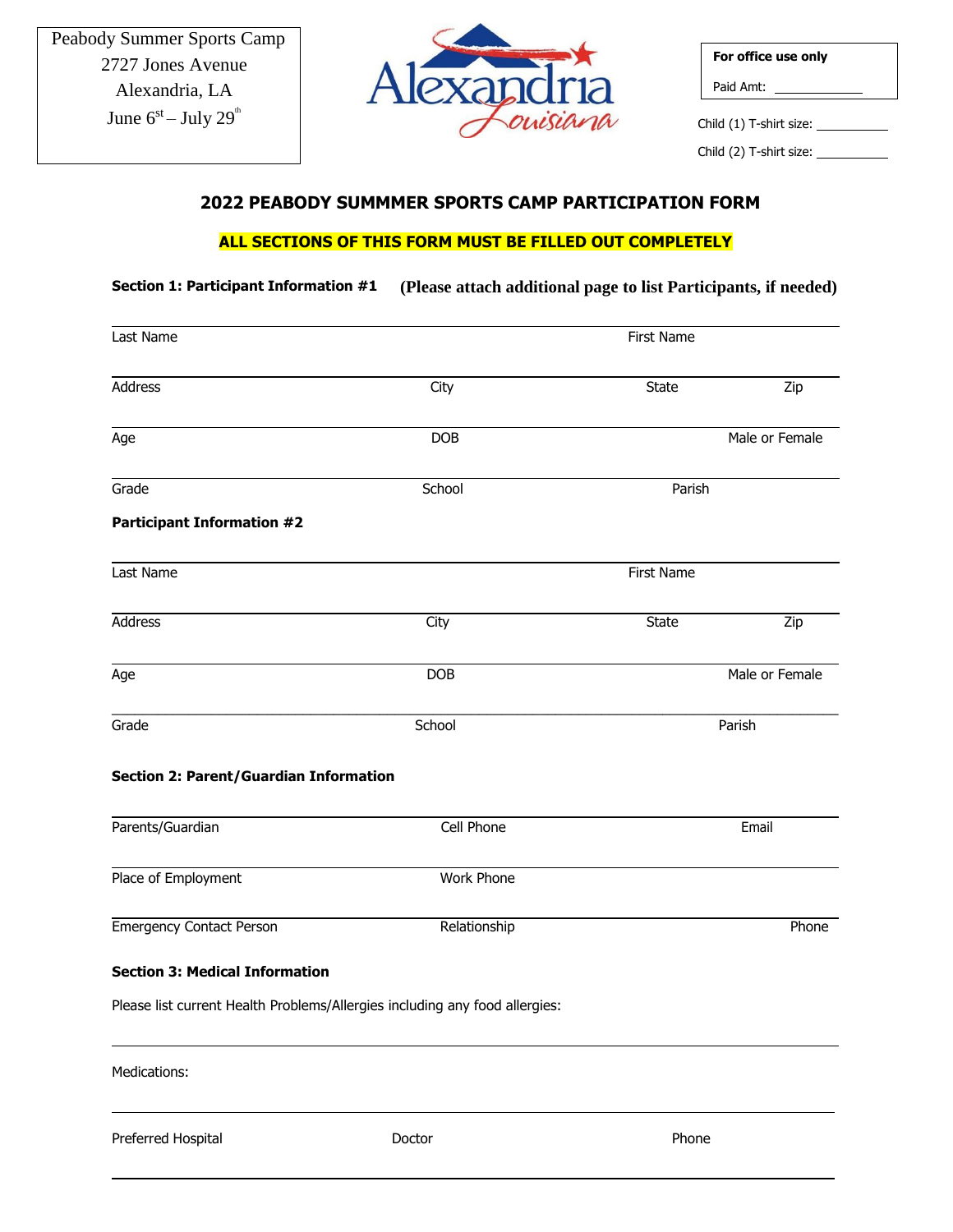## **Section 4: Health History**

#### **(Please attach additional pages if necessary, all information is kept confidential)**

|                                                      |                        | has or is subject to: (please circle all that apply) |                          |  |
|------------------------------------------------------|------------------------|------------------------------------------------------|--------------------------|--|
| Asthma                                               | <b>Fainting Spells</b> | Convulsions                                          | <b>Bloody Nose</b>       |  |
| <b>Heart Trouble</b>                                 | <b>Diabetes</b>        | <b>Seizures</b>                                      | Other: _________________ |  |
| has or is subject to: (please circle all that apply) |                        |                                                      |                          |  |
| Asthma                                               | <b>Fainting Spells</b> | Convulsions                                          | <b>Bloody Nose</b>       |  |
| <b>Heart Trouble</b>                                 | <b>Diabetes</b>        | <b>Seizures</b>                                      | Other: _________________ |  |

**Is your child(ren) diagnosed with a learning or physical disability, behavior disorder or is there any additional information concerning your child(ren) that we should be aware of?**

|                         | ν⊏ς | <b>NC</b> |  |
|-------------------------|-----|-----------|--|
|                         |     |           |  |
| If yes, please explain: |     |           |  |

## **Section 5: Parental/Guardian Consent and Liability Waiver**

I<sub>,</sub> the parent/guardian of

hereby give the permission necessary for my child(ren) to participate in the City of Alexandria summer day camp programs. I understand that my child(ren) will be involved in a wide variety of camp activities and I acknowledge that my child(ren) is capable of participating in these activities.

I agree, individually and on behalf of the minor child(ren), to assume all risks of participating in these programs and activities and do hereby release, hold harmless, and forever discharge the City of Alexandria and Rapides Parish Schools/Peabody Magnet High School, its employees, officials and volunteers from any and all causes of actions, claims, costs and demands that I may have individually or on behalf of the minor child(ren), by reason of any harm, accident, injury, or illness arising out of these summer camp activities.

I understand that if my child(ren) has a persistent pattern of negative behavior and interventions have not been successful, I may be asked to voluntarily remove my child(ren) from the program.

Should it be necessary for your child(ren) to have medical treatment while participating in these summer activities, and a parent/guardian cannot be reached, your signature below gives the City of Alexandria and Rapides Parish Schools/ Peabody Magnet High School personnel permission to use judgment in obtaining medical treatment for your child(ren) and grants medical personnel consent to provide any medical treatment deemed necessary and covering the cost of medical or hospital services for your child(ren) and that any such cost will be your sole responsibility. **Peabody Summer Sports Camp staff will not administer or supply any medication to your child(ren) at summer day camp.** appropriate. By signing below, you indicate your understanding that the City of Alexandria does not have insurance

Summer day camp activities may include off-site field trips. Participation in any such off-site field trip is voluntary, but you must give your child(ren) permission to go. If you do not give permission, your child(ren) will remain at the summer camp site under supervision and will not participate in the field trip. You will be notified in advance of scheduled off-site field trips.

**Please 1** do not **(place an X )** arant permission for my child(ren) to participate in off-site field-trips, to be transported to and from the event, and to participate in the activities associated with off-site field trips.

I do \_\_ / do not \_\_ (place an X) agrant permission to City of Alexandria to take and use photographs and/or digital images of my child(ren) in printed materials, Facebook, email communications and the City of Alexandria website.